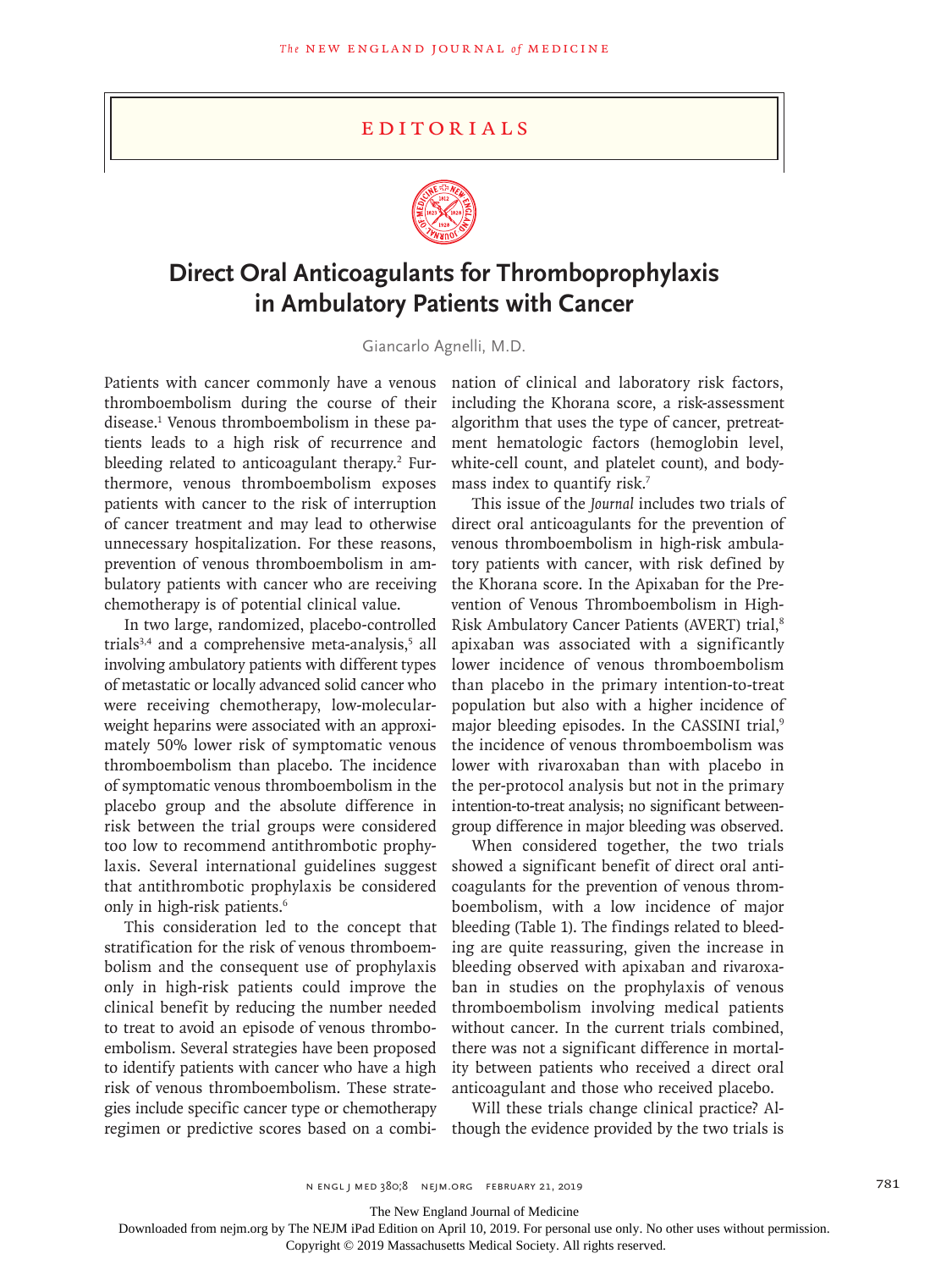| Table 1. Cumulative Analysis of the AVERT and CASSINI Trials.*                                                                                                                                           |                 |                     |                                            |                                                                                                                                      |                |                |                           |                        |                                                |
|----------------------------------------------------------------------------------------------------------------------------------------------------------------------------------------------------------|-----------------|---------------------|--------------------------------------------|--------------------------------------------------------------------------------------------------------------------------------------|----------------|----------------|---------------------------|------------------------|------------------------------------------------|
| Outcome                                                                                                                                                                                                  |                 | <b>ASSINI Trial</b> |                                            | AVERT Trial                                                                                                                          |                |                | <b>Cumulative Values</b>  |                        |                                                |
|                                                                                                                                                                                                          | Rivaroxaban     | Placebo             | Apixaban                                   | Placebo                                                                                                                              | <b>DOACs</b>   | Placebo        | Relative Risk<br>(95% C1) | Difference<br>Absolute | No. Needed<br>to Treat or<br>Harm <sup>+</sup> |
|                                                                                                                                                                                                          |                 |                     |                                            | number/total number (percent)                                                                                                        |                |                |                           | percentage<br>points   |                                                |
| Primary efficacy outcome                                                                                                                                                                                 |                 |                     |                                            |                                                                                                                                      |                |                |                           |                        |                                                |
| ITT analysis                                                                                                                                                                                             | 25/420 (6.0)    | 37/421(8.8)         | 12/288 (4.2)                               | 28/275 (10.2)                                                                                                                        | 37/708 (5.2)   | 65/696 (9.3)   | $(0.38 - 0.83)$<br>0.56   | $\frac{1}{4}$          | 24                                             |
| Analysis during treatment period                                                                                                                                                                         | 11/420 (2.6)    | 27/421 (6.4)        | $3/288$ $(1.0)$                            | $20/275$ $(7.3)$                                                                                                                     | 14/708 (2.0)   | 47/696 (6.8)   | $(0.16 - 0.53)$<br>0.29   | $-4.8$                 | 21                                             |
| Symptomatic VTE: ITT analysis                                                                                                                                                                            | ତ୍<br>15/420 (3 | 19/421(4.5)         | 9/288(3.1)                                 | 22/275 (8.0)                                                                                                                         | 24/708 (3.4)   | 41/696 (5.9)   | $(0.35 - 0.94)$<br>0.58   | $-2.5$                 | $\overline{40}$                                |
| Major bleeding                                                                                                                                                                                           | 8/405 (2.0)     | 4/404 (1.0)         | $10/288$ $(3.5)$                           | $5/275$ $(1.8)$                                                                                                                      | 18/693 (2.6)   | 9/679(1.3)     | $(0.88 - 4.33)$<br>1.96   | 1.3                    | 77                                             |
| Death from any cause                                                                                                                                                                                     |                 |                     | 84/420 (20.0) 100/421 (23.8) 35/288 (12.2) | 27/275 (9.8)                                                                                                                         | 119/708 (16.8) | 127/696 (18.2) | $(0.73 - 1.16)$<br>0.92   | $-1.4$                 | $\mathbf{z}$                                   |
| t The number needed to treat is shown for all outcomes except major bleeding (number needed to harm).<br>* In the AVERT trial, the modified intention-to-treat<br>treat, and VTE venous thromboembolism. |                 |                     |                                            | analysis was the primary analysis (574 patients underwent randomization). DOACs denotes direct oral anticoagulants, ITT intention to |                |                |                           |                        |                                                |

quite compelling, some clinicians could still be reluctant to change their practice. Indeed, some of the most common cancers, such as colorectal, breast, and prostate cancers, were underrepresented in the two trials. The Khorana score, the cornerstone of the two trials, has been shown to perform poorly in some cancer types, such as lung cancer,<sup>10</sup> which accounts for 13% of all cancers and 24% of cancer deaths in the United States. Furthermore, this score does not take into account the chemotherapy regimen. All these considerations may limit the generalizability of the AVERT and CASSINI trials, and some clinicians may consider that data on individual cancer types or individual chemotherapy agents are required before prophylaxis can be generally accepted.

If the reason for using the Khorana score was to reduce the number needed to treat, the results appear to be relatively modest. Indeed, when the results of the two studies are combined, the absolute difference in the incidence of symptomatic venous thromboembolism between the activedrug group and the placebo group in the primary intention-to-treat analysis was 2.5 percentage points, which corresponds to a number needed to treat of 40 patients (Table 1). This number is only marginally more favorable than those achieved in studies that did not use any risk score as an entry criterion and that had symptomatic events as the primary study outcome, and it is higher than those seen in the subgroups of patients with lung, colon, and pancreatic cancer or receiving chemotherapy with platinum compounds.<sup>3-5</sup>

In the current trials, the percentage of patients who continued the trial regimen for the entire treatment period was relatively low and could not be explained by the expected deaths in a population that included many patients with advanced cancer. This finding confirms the complexity of treating patients with cancer, regardless of the route of administration.

In conclusion, the AVERT and CASSINI trials showed that thromboprophylaxis with direct oral anticoagulants in ambulatory patients with cancer was effective and safe. The patients had different types of cancer and were considered to be at high risk for venous thromboembolism according to the Khorana score. Trials involving patients with individual types of cancer would provide the definitive evidence about the clinical

The New England Journal of Medicine

Downloaded from nejm.org by The NEJM iPad Edition on April 10, 2019. For personal use only. No other uses without permission.

Copyright © 2019 Massachusetts Medical Society. All rights reserved.